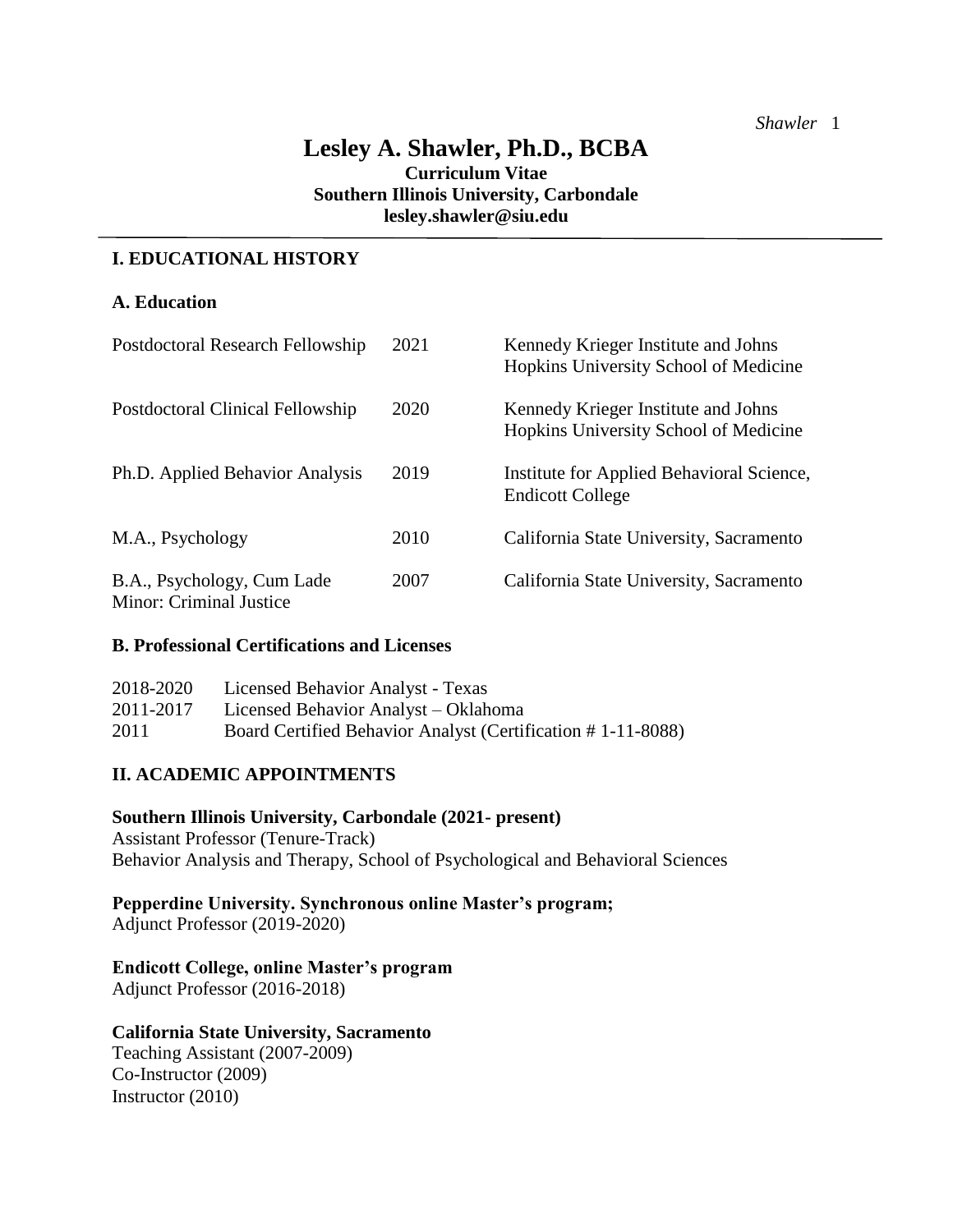## **III. CLINICAL EXPERIENCE**

**A. (2019-2020) Postdoctoral Fellow, Johns Hopkins University School of Medicine Kennedy Krieger Institute**

Columbia, MD

**B. (2017-2019) Clinical Training, Research, and Consultant, Behavior Network** McKinney, TX

**C. (2014-2017) Behavior Analyst, Positive Strategies** Norman, OK

**D. (2010-2014) Clinical Director, Autism Concepts, Inc.** Edmond, OK

**E. (May 2010-Aug 2010) Associate Field Trainer, Applied Behavior Consultants, Inc.** Sacramento, CA

**F. (June 2008-August 2008) Day School Teacher (Intern), The New England Center for Children.**). Southborough, MA

**G. (2006-2008; 2008-2010) Lead Instructional Assistant, Therapeutic Pathways** Sacramento, CA

# **IV. SCHOLARSHIP, INVITED PRESENTATIONS, AWARDS**

**A. Peer-Reviewed Publications (** $N = 14$ **)** \*indicates student author

- **Shawler, L.A**., Miguel, C.F., Cengher, M., Zhelezoglo, K., & Luoma, S. (Accepted). Establishing derived reinforcers via stimulus equivalence. *Journal of the Experimental Analysis of Behavior.*
- **Shawler, L.A. &** Blair, B.J. (In press). A proposed functional analysis of transmission prevention behaviors for a highly contagious respiratory virus (SARS-CoV-2). *Behavior and Social Issues.*
- **Shawler, L.A.,** \*Clayborne, J., Nasca, B., & O'Connor, J.T. (2021). An intensive telehealth assessment and treatment model for an adult with developmental disabilities. *Research in Developmental Disabilities, 111,* [https://doi.org/10.1016/j.ridd.2021.103876.](https://doi.org/10.1016/j.ridd.2021.103876)
- Blair, B.J., **Shawler, L.A.,** Albright, L., & Ferman, D. (2021). An evaluation of the emergence of untrained academic and applied skills after instruction with video vignettes. *The Analysis of Verbal Behavior.* <https://doi.org/10.1007/s40616-020-00140-3>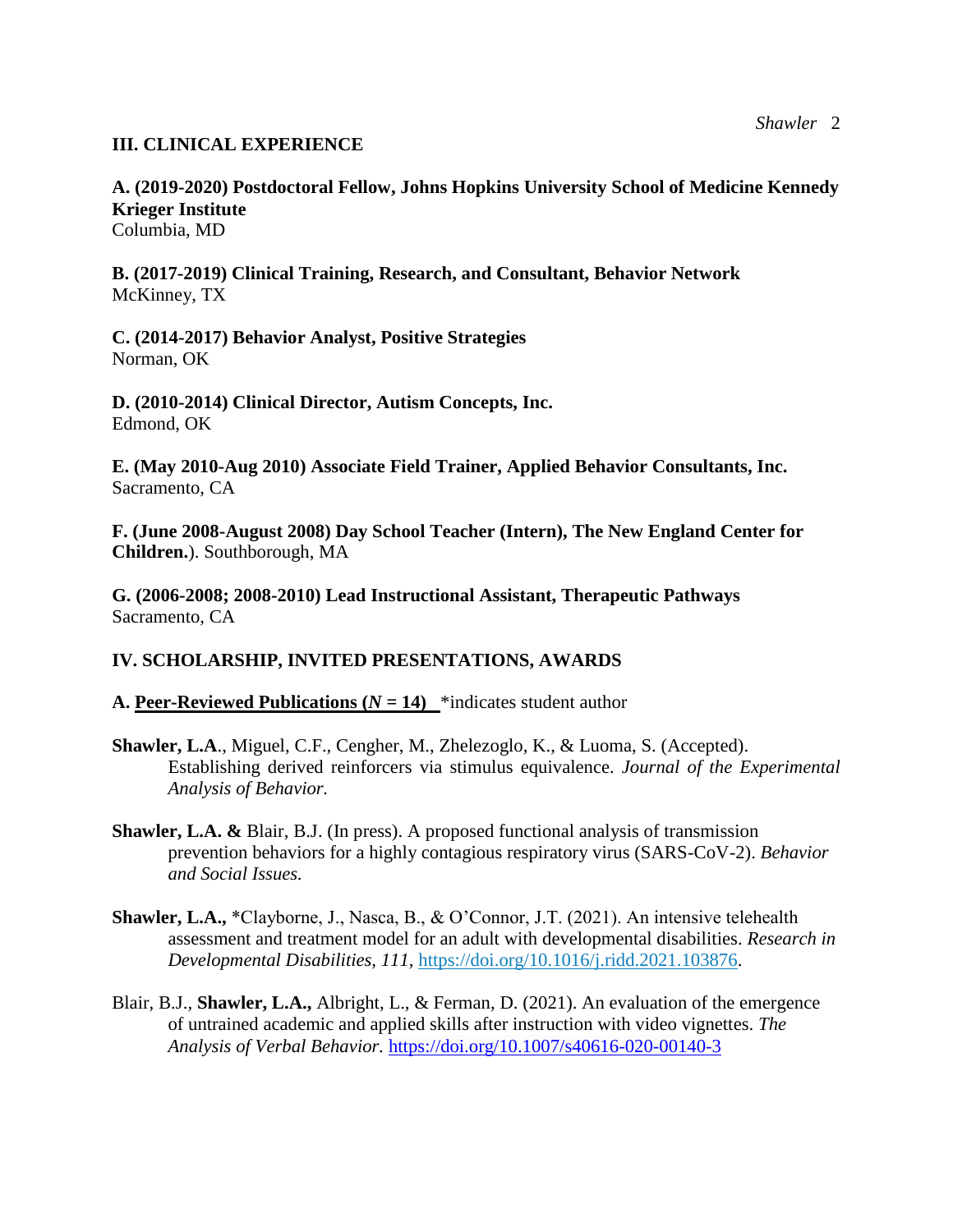- Coffey, A. **Shawler, L.A.,** Jessel, J., \*Bain, T.A., \*Nye, M.L. & Dorsey, M.F. (2020). Replication of the practical functional assessment and skill-based treatment model in an intensive-outpatient clinic. *Behavioral Interventions. 36*(1), 298-314. <http://dx.doi.org/10.1002/bin.1755>
- Farros, J.N., **Shawler, L.A.** Kravtchenko, K., & Weiss, M.J. (2020). Online learning: The effect of synchronous discussion sessions in asynchronous courses. *Journal of Behavioral Education.* <https://doi.org/10.1007/s10864-020-09421-2>
- Blair, B.J. & **Shawler, L.A.** (2020). Developing and implementing computer-based equivalence-based instruction (EBI) Systems with web-based apps and learning tools: A tutorial. *Behavior Analysis in Practice.* <https://doi.org/10.1007/s40617-019-00405-x>
- Coffey, A. **Shawler, L.A.,** Jessel, J., Dorsey, M.F., \*Nye, M.L., & \*Bain, T.A. (2020). Novel interpretations of the interview-informed synthesized contingency analysis (IISCA). *Behavior Analysis in Practice,* 1-9. [10.1007/s40617-019-00348-3](about:blank)
- **Shawler, L.A.,** \*Dianda, M., & Miguel, C.F. (2020). A comparison of response interruption and redirection (RIRD) and competing items on vocal stereotypy and appropriate vocalizations. *Journal of Applied Behavior Analysis.* <https://doi.org/10.1002/jaba.596>
- Blair, B.J., Tarbox, J., Albright, L., MacDonald, J., **Shawler, L.A.,** Russo, S.R., & Dorsey, M.F. (2019). Using stimulus equivalence to teach visual analysis of graphs. *Behavioral Interventions, 34,* 405-418.<https://doi.org/10.1002/bin.1669>
- **Shawler, L.A.,** Russo, S.R., Hilton, J., Kahng, S.W., Davis, C.J., & Dorsey, M.F. (2019). Behavioral treatment of self-injurious behavior, 2001 to 2016. *American Journal of Intellectual and Developmental Disabilities, 124,* 450-469. [https://doi.org/10.1352/1944-](https://doi.org/10.1352/1944-7558-124.5.450) [7558-124.5.450](https://doi.org/10.1352/1944-7558-124.5.450)
- Blair, B.J., **Shawler, L.A**., \*DeBacher, E., Harper, J.M., & Dorsey, M.F. (2018). Scientistpractitioner and research productivity. *Education and Treatment of Children, Special Issue, 41*, 299-318. [10.1353/etc.2018.0015](https://doi.org/10.1353/etc.2018.0015)
- **Shawler, L.A.,** Blair, B.J., Harper, J.M., & Dorsey, M.F. (2018). A survey of the current state of the scientist-practitioner model in applied behavior analysis. *Education and Treatment of Children, Special Issue, 41*, 277-297. [10.1353/etc.2018.0014](https://doi.org/10.1353/etc.2018.0014) *^Invited submission*
- **Shawler, L.A.,** & Miguel, C.F. (2015). The effects of vocal and motor response interruption and redirection on vocal stereotypy and appropriate vocalizations. *Behavioral Interventions, 30*, 112-134.<https://doi.org/10.1002/bin.1407>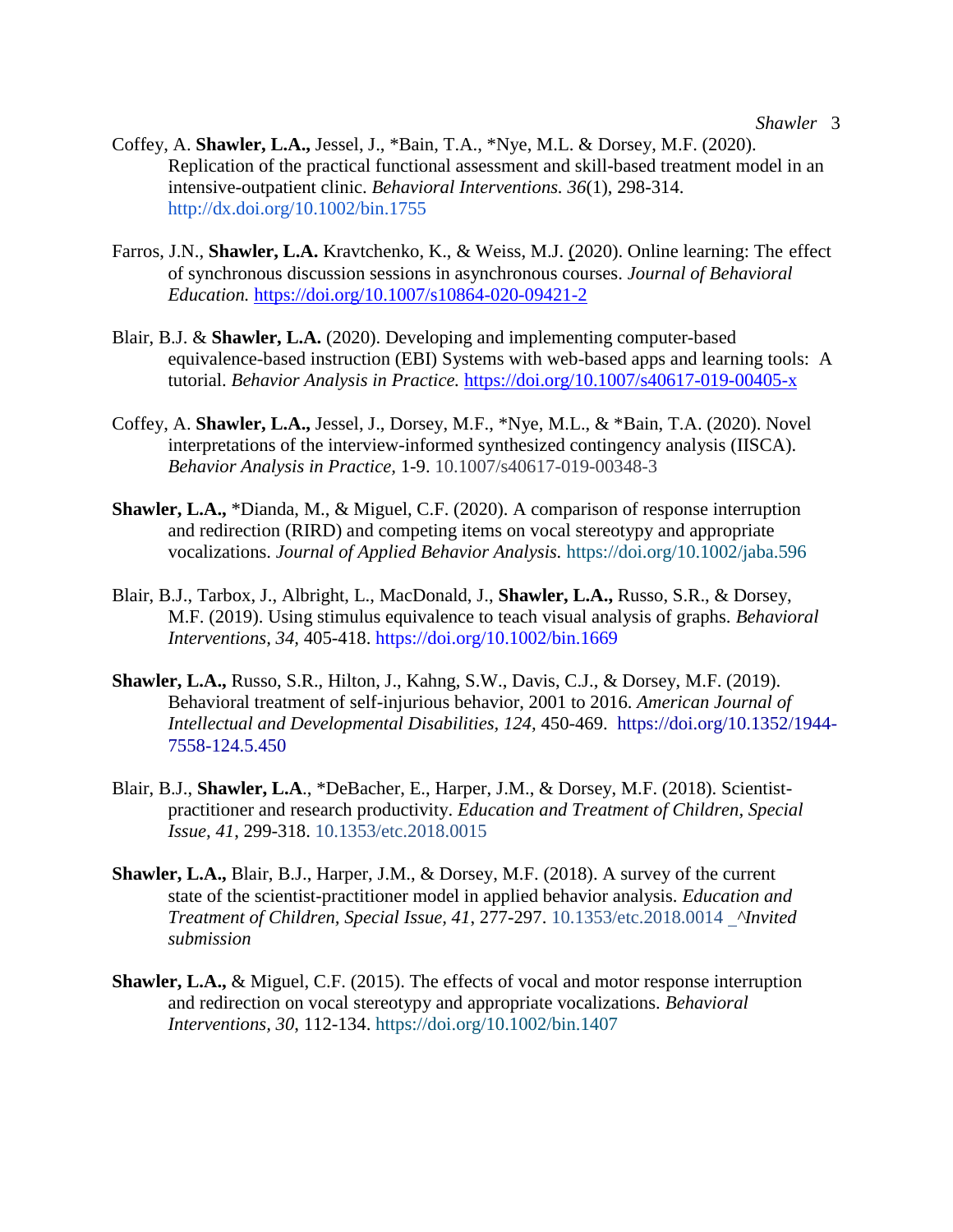#### **Invited Book Chapters**

**Shawler, L.A.,** Becraft, J.L., & Hagopian, L.P. (In press). Self-injurious behavior. In: J.L. Matson (Eds). *Handbook of Clinical Child Psychology: Theory to Practice 2nd Edition.*  Springer Nature.

## **Peer-Reviewed Manuscripts Under Review**

- Cengher, M., \*Bowman, M. & **Shawler, L**.**A.,** & **\***Ceribo, M. (Under review). Motivating operations and mands for information. A systematic review. *Journal of Applied Behavior Analysis.*
- Becraft, J.L., Hardesty, S., **Shawler, L.A**., Edelstein, M., Cataldo, M. (Under review). Parent Involvement in Applied Behavior Analytic Research: A scoping review and discussion. J*ournal of Applied Behavior Analysis.*

## **Manuscripts in Preparation**

- **Shawler, L.A.**, Tomasi, B., & Becraft, J.L. (In preparation). Generalization of treatment outcomes for severe challenging behavior: A systematic review.
- **Shawler, L.A.,** Senn, L., \*McCorkell, K., & Strohmeier, C.W. (In preparation). Toward an explicit technology of generalization: A tutorial.
- **Shawler, L.A.** Zhelezoglo, K., Miguel, C.F., Luoma, S., & Brand, D. (In preparation). Procedural parameters in the formation of equivalence classes with individuals diagnosed with Autism

**Shawler, L.A.** Clayborne, J., & O'Connor, J.T. (In preparation). Assessment and treatment of automatically maintained property destruction.

#### **Non Peer-Reviewed Publications**

- **Shawler, L.,** & Celiberti, D. (2021). What is functional communication training? [reprinted]. *[Different Roads to Learning.](https://difflearn.com/blogs/http-blog-difflearn-com/what-is-functional-communication-training)*
- **Shawler, L., & Celiberti, D. (2019). Clinical corner: What is functional communication** training? *[Science in Autism Treatment,](https://mailchi.mp/asatonline/science-in-autism-treatment_2019_12) 16*(12).
- **Shawler, L.A.** (2019). [Review of the book Applied Behavior Analysis and Autism: An Introduction, by S. Buchanan and M. J. Weiss]. [Science in Autism Treatment](https://mailchi.mp/asatonline/science-in-autism-treatment_jan_1_2019)*, 16*(8)
- **Shawler, L.A.** (2019). Association of Behavior Analysis International conference, in Oklahoma Association for Behavior Analysis newsletter.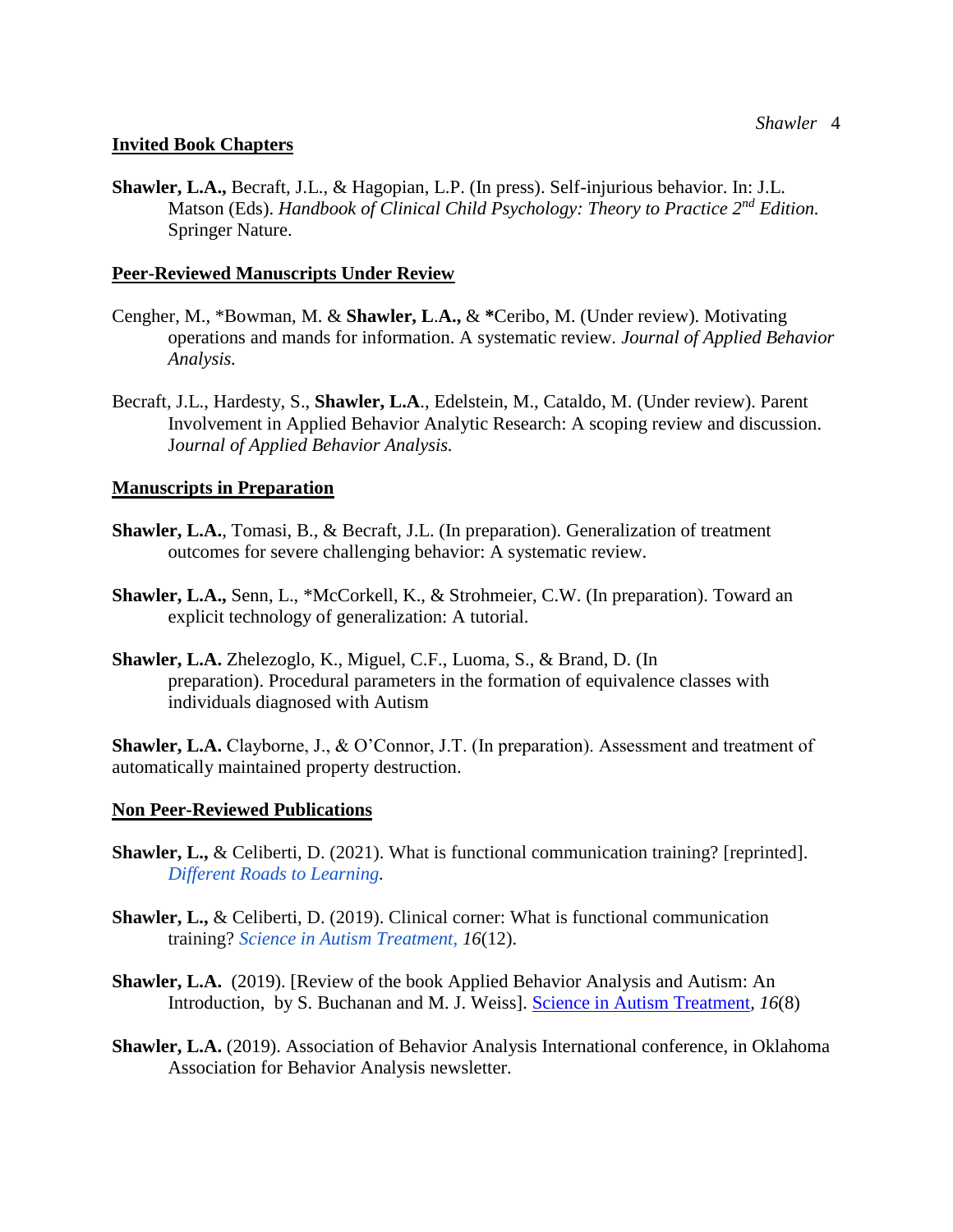## **B. Honors and Awards**

| 2021       | <b>ABAI Student Education Grant</b>                                        |
|------------|----------------------------------------------------------------------------|
| 2020       | Leadership Education in Neurodevelopmental and Related Disabilities (LEND) |
|            | Fellow                                                                     |
| 2019       | B.F. Skinner Foundation Student Research Award, Berkshire Association for  |
|            | <b>Behavior Analysis Therapy</b>                                           |
| 2010       | Sac State Hornet Newspaper Feature for B.F. Skinner Award                  |
| 2010       | B.F. Skinner Foundation Research Award for Graduate Student Research,      |
|            | CalABA                                                                     |
| 2010       | <b>SABA Student Presenter Grant, Sac State</b>                             |
| 2008       | CalABA Student Feature , CalABA                                            |
| 2008       | Applied Behavior Consultants Scholarship, Sac State                        |
| 2007       | Pi Kappa Phi Honor Society                                                 |
| 2007; 2010 | Student Academic Development Award, Sac Sate                               |
| 2007; 2010 | Academically Related Activities Award, Sac State                           |
| 2007       | Psi Chi National Honor Society                                             |
|            |                                                                            |

# **C. Grant Applications**

| 2019 | Society for Experimental Analysis of Behavior (SEAB) Educational and         |
|------|------------------------------------------------------------------------------|
|      | Advancement Activities Grant - \$5,000 - Not funded                          |
| 2019 | Society for Experimental Analysis of Behavior (SEAB) Graduate Student        |
|      | Translational Research Grant - Principal Investigator - \$5,000 - Not funded |

# **D. Invited Talks and Trainings**

- 2021 **Shawler, L.A.** Treatment of Severe Problem Behavior. University of Maryland, Baltimore County. (Guest lecture online).
- 2021 **Shawler, L.A.** Variations of the functional analysis and IISCA. Invited lecture at Bay Path University (Guest lecture online).
- 2020 **Shawler, L.A.** Verbal behavior. Invited lecture at Oregon Institute of Technology. (online)
- 2020 **Shawler, L.A.** Assessment and treatment of problem behavior. Invited lecture at University of Maryland, College Park.
- 2019 **Shawler, L.A.** Establishing derived reinforcers via equivalence-based instruction. Invited presentation for University of Maryland, Baltimore County.
- 2019 **Shawler, L.A.** Assessment and treatment process for severe problem behavior. Invited presentation for Pepperdine University.
- 2019 **Shawler, L.A**. From self-injury to stimulus equivalence. Invited presentation for Blue Sprig Autism – Edmond, OK.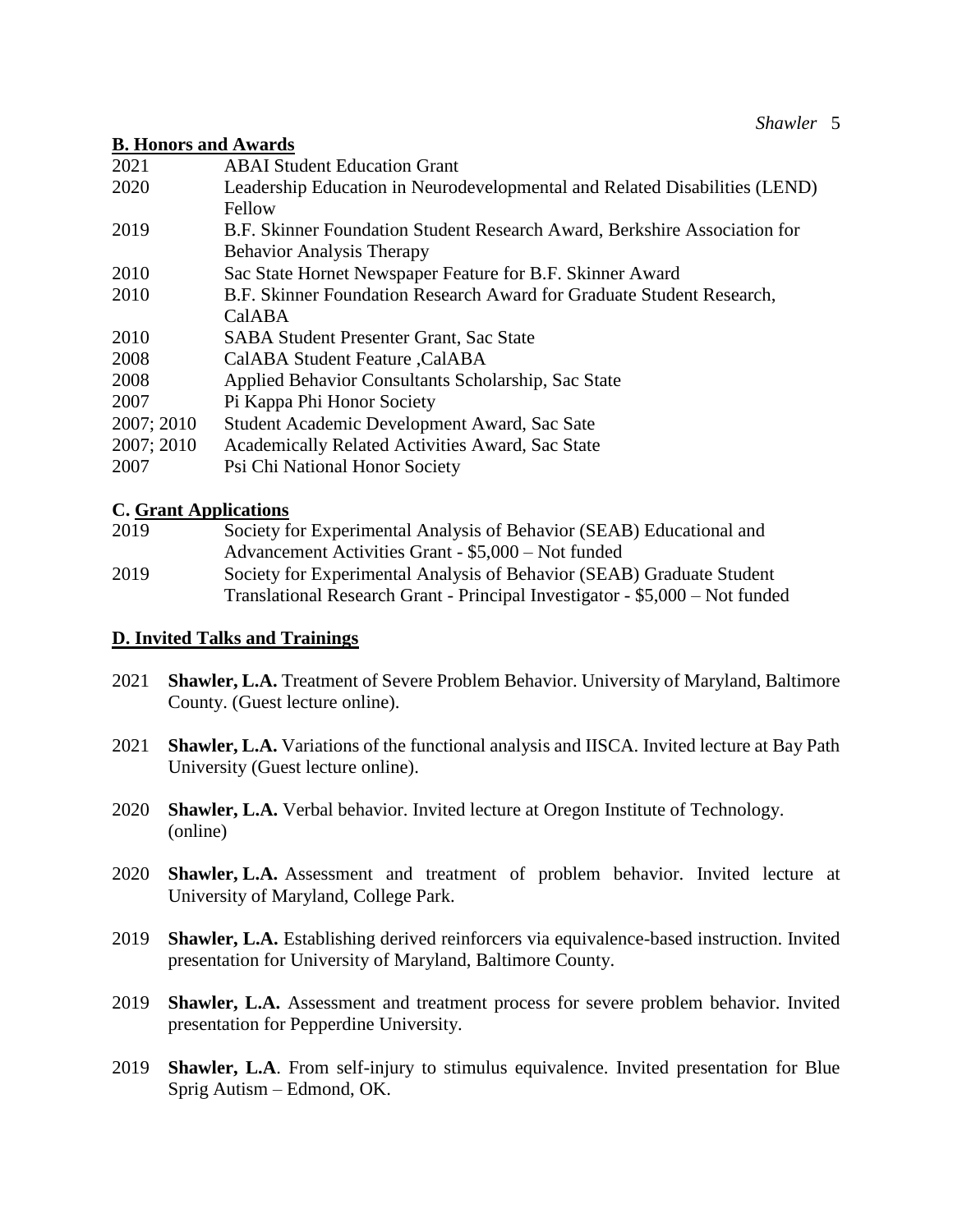- 2019 **Shawler, L.A** Oklahoma Association for Behavior Analysis Speaker series. Variations of the FA/IISCA
- 2019 **Shawler, L.A.** Invited panel for getting accepted into graduate schools. Oklahoma University Health Science Center.
- 2019 **Shawler, L.A**. Invited panel for getting accepted into graduate schools. California State University, Sacramento.
- 2018 Coffey, A.L., **Shawler, L.A.,** \*Bain, T.A, \*Nye, M.L., Jessel, J., and Dorsey, M.F. Interview-Informed Synthesized Contingency Analysis: A Replication and Evaluation of Function-Based Treatment. Invited presentation at Chicago Professional School of Psychology, Dallas, TX. \*Presenter.
- 2018 **Shawler, L.A.** Invited panel for getting accepted into graduate schools. Oklahoma University Health Science Center.
- 2012 **Shawler, L**.A. Functions of behavior and function-based treatments part II Tinker Air Force Base, Midwest City, OK
- 2012 **Shawler, L.A.** Functions of behavior and function-based treatments part I Tinker Air Force Base, Midwest City, OK
- 2012 **Shawler, L.A.** Applied Behavior Analysis. Presented to Grand Rounds at Tinker Air Force Base, Midwest City, OK
- 2011 Champlin, N., **Shawler, L.A.,** & Hoenig, C. Applied Behavior Analysis and Verbal Behavior (series of 10 trainings). Oklahoma State Department of Education, Edmond, OK
- 2011 **Shawler, L.A.** Functions of behavior. Presented to Exceptional Family Members Program, Ft. Sill Air Force Base, Lawton, OK
- 2011 **Shawler, L.A.** Food Interventions. Presented to Exceptional Family Members Program, Ft. Sill Air Force Base, Lawton, OK
- 2011 **Shawler, L.A.** Applied Behavior Analysis**.** Presented to Tinker Air Force Base, Midwest, City, OK.
- 2011 **Shawler, L.A.** Functions of behavior. Classroom management. Presented to Tinker Air Force Base, Midwest, City, OK.
- 2010 Hoenig, C. & **Shawler, L.A.** Severe problem behavior. Presented to Exceptional Family Members Program, Ft. Sill Air Force Base, Lawton, OK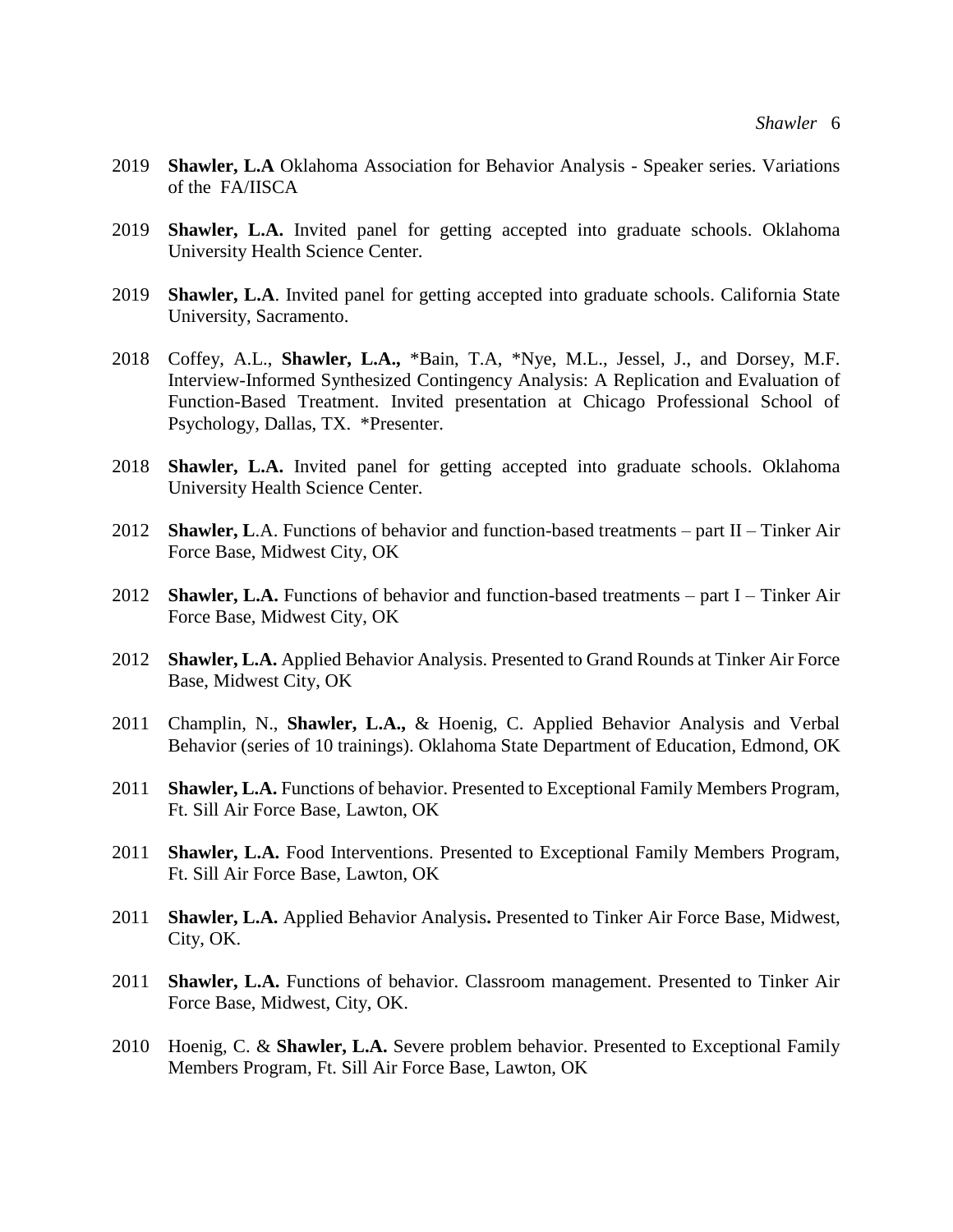*Shawler* 7

2010 Hoenig, C. & **Shawler, L.A.** Functions of behavior interventions, and behavior intervention plans. Presented to Exceptional Family Members Program, Ft. Sill Air Force Base, Lawton, OK

# **V. RESEARCH EXPERIENCE**

A. Research Assistant, Verbal Behavior Laboratory; California State University, Sacramento**.** Sacramento, CA; Online. (Fall 2007 – Aug 2010; Jan 2018 – Summer 2019). **Supervisor: Caio Miguel, PhD, BCBA-D**

B. Research Assistant, Functional Analysis / Scientist-Practitioner Laboratory; Endicott College**.** Online. (Fall 2015 – Fall 2017)

**Supervisor: Michael Dorsey, PhD, BCBA-D**

C. Research Assistant, Feeding Disorders and Problem Behavior Laboratory; California State University, Sacramento**.** Sacramento, CA (Spring 2009 – Aug 2010). **Supervisor: Becky Penrod, PhD, BCBA-D**

D. Research Assistant, Automatic Reinforcement Laboratory; The New England Center for Children. (Intern). Southborough, MA, (June 2008 – August 2008). **Supervisor: Bill Ahearn, PhD, BCBA-D**

E. Research Assistant; Behavioral Treatment Laboratory; The New England Center for Children. (Intern). Southborough, MA, (June 2008 – August 2008). **Supervisor: Eileen Roscoe, PhD, BCBA-D**

## **VI. PROFESSIONAL PRESENTATIONS**

**Papers Presented (***N***-31)** \*Indicates student author

31. Edelstein, M., Becraft, J.L., **Shawler, L.A**., Sullivan, A., & Harley, S. (May 2021). Examining the utility of parent report in the age of telehealth. Paper presented at the Association for Behavior Analysis, International. Online

30**. Shawler, L.A. (chair),** Senn, L.P., \*McCorkell, K., & Strohmeier, C.W. (May 2021). Toward an explicit technology of generalization. Presented in *Beyond the Typical Functional Analysis: Individualized Evaluation and Treatment of Problem Behavior*, Paper presented at the Association for Behavior Analysis, International. Online.

29**. Shawler, L.A.** & Miguel, C.F. (May 2020). Establishing derived reinforcers via equivalencebased instruction. Paper presented at the Association for Behavior Analysis, International. Online.

28. Farros, J., **Shawler, L.A.** Kravtchenko, K. (May 2020). Online learning: The effect of synchronous discussion sessions in asynchronous courses. Paper presented at the Association for Behavior Analysis, International. Online.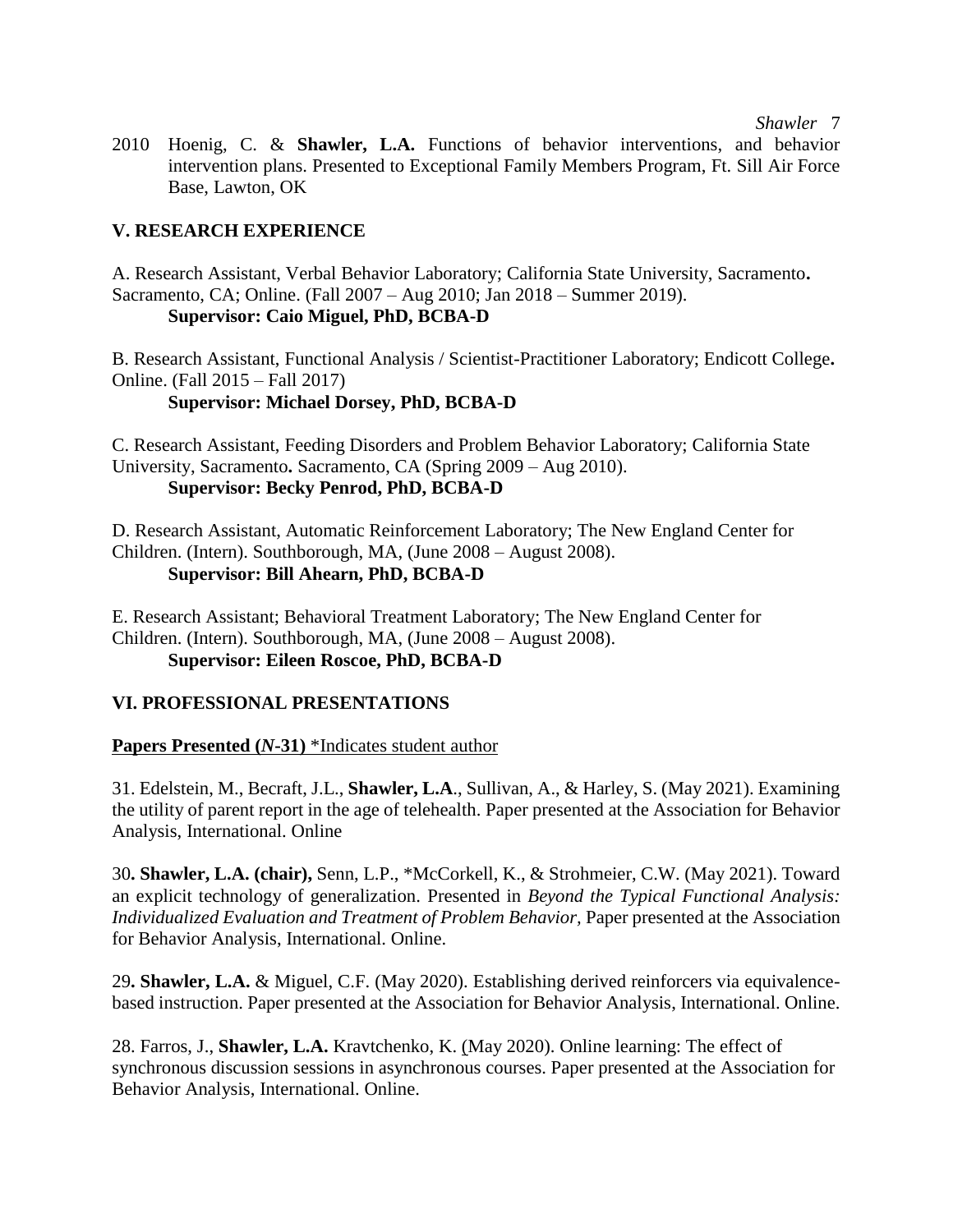27. Blair, B.J., **Shawler, L. A.,** Albright, L, & Ferman, D. (Nov 2019). An evaluation of the emergence of academic and applied skills after training with video vignettes. Paper presented at the New York State Association for Behavior Analysis, Albany, NY.

26. Blair, B.J. & **Shawler, L.A.**, Albright, L., & Ferman, D. (Oct 2019). An evaluation of the emergence of untrained academic and applied skills after training with video vignettes. Paper presented at the Berkshire Association for Behavior Analysis and Therapy Annual conference, Worcester, MA.

25. Farros, J., **Shawler, L.A.** Kravtchenko, K. (Sept 2019). Online learning: The effect of synchronous discussion sessions in asynchronous courses. Paper presented at the Association for Behavior Analysis, International, Sweden.

24. Blair, B.J. & **Shawler, L.A.**, Albright, L., & Ferman, D. (Sept 2019). An empirical comparison of stimulus forms in equivalence-based instruction. Paper presented at the Association for Behavior Analysis, International, Stockholm, Sweden.

23. Blair, B.J. & **Shawler, L.A.** (May 2019). Using equivalence-based instruction with video vignettes to teach Skinner's verbal operants. Paper presented at the Association for Behavior Analysis, International, Chicago, IL.

**22. Shawler, L.A.** & Miguel, C.F. (Feb 2019). Establishing Derived Reinforcers via Equivalence-Based Instruction. Paper presented at the California Association for Behavior Analysis, Long Beach CA.

21. Coffey, A.L., ^**Shawler, L.A.,** \*Bain, T. A. \*Nye, M.L., Jessel, J., and Dorsey, M.F. (Oct 2018). Interview-Informed Synthesized Contingency Analysis: A Replication and Evaluation of Function-Based Treatment. Paper presented at the Berkshire Association for Behavior Analysis and Therapy. ^*Presenting author* 

20. \*Morris, G. Coffey, A.L., **Shawler, L.A**., Dorsey, M.F., & \*Nye, M. (May 2018). Interview-Informed Synthesized Contingency Analysis: A Look at Social Validity, Generalization, and Maintenance. Paper presented at the Association for Behavior Analysis International, San Diego, CA.

19. Coffey, A.L. **Shawler, L.A.,** Dorsey, M.F. (May 2018). Interview-Informed Synthesized Contingency Analysis: A Replication and Extension with Adults. Paper presented at the Association for Behavior Analysis International, San Diego, CA.

18. **Shawler, L.A.,** Coffey, A.L., & Dorsey, M.F. (May 2018). Novel Interpretations and Future Directions of the Interview-Informed Synthesized Contingency Analysis (IISCA). Paper presented at the Association for Behavior Analysis International, San Diego, CA.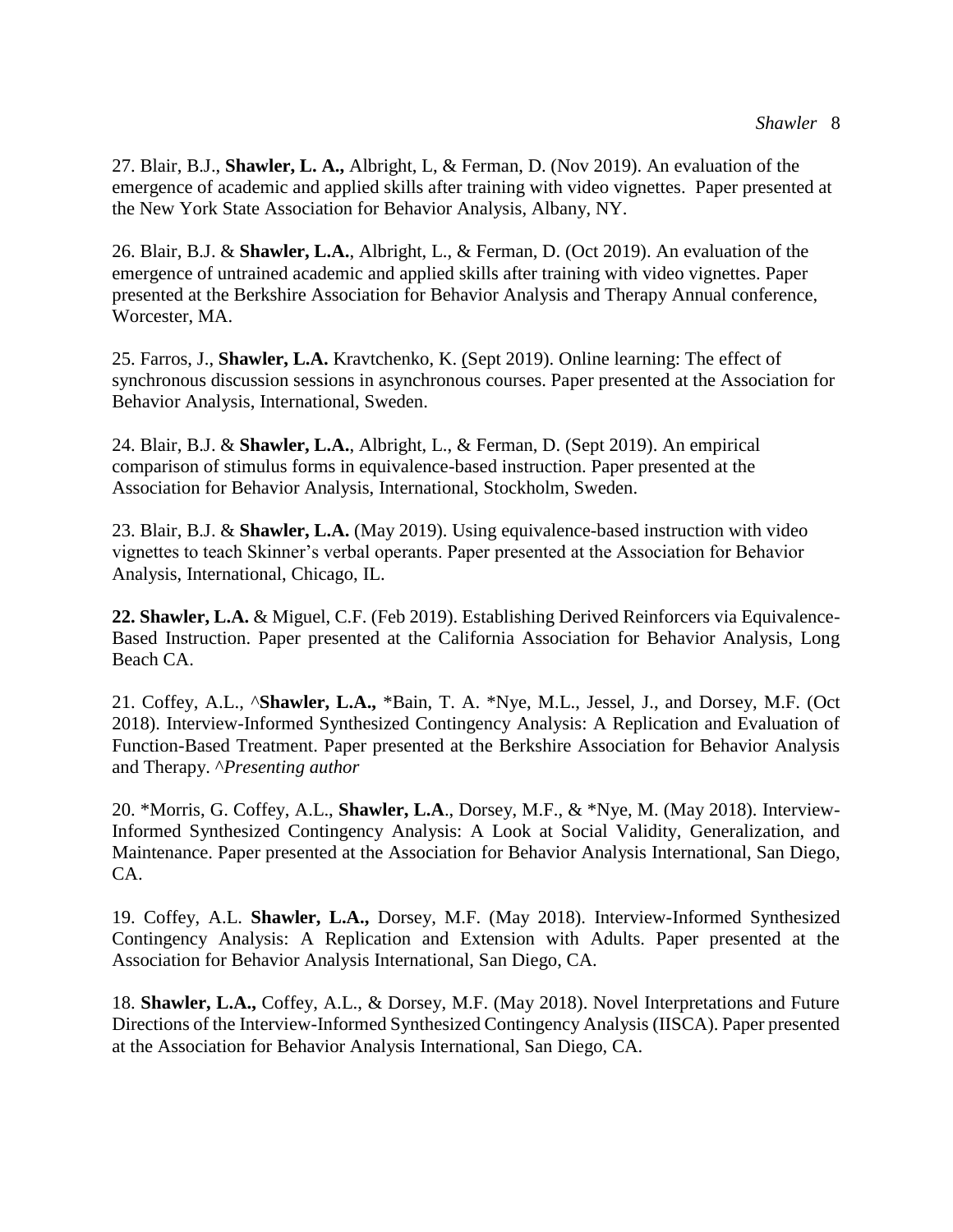17. **Shawler, L.A.** & Rose, K. (April 2018). Understanding and intervening with challenging behavior: A practical guide to what works. Paper presented at the annual Parent Autism Conference, Endicott College, Beverly, MA.

16. **Shawler, L.A**, Russo, S., \*Romanasky, M., Hilton, J., Kahng, S.W., & Dorsey, M.F. (Oct 2017). Self-Injurious Behavior: A Review of the Literature, 2001-2016. Paper presented at the Berkshire Association for Behavior Therapy, Amherst, MA.

15. **Shawler, L.A**, Russo, S., \*Romanasky, M., Hilton, J., Kahng, S.W., & Dorsey, M.F. (May 2017). Self-Injurious Behavior: A Review of the Literature, 2001-2016. Paper presented at the Association for Behavior Analysis International, Denver, CO.

14. **Shawler, L.A**, Caram, M., & Miguel, C.F. (May 2017). Response Competition and Response Interruption and Redirection (RIRD). Paper presented at the Association for Behavior Analysis International, Denver, CO.

13. Blair, B.J., **Shawler, L.A.,** Russo, S., Tarbox, J.J., & Dorsey, M.F. (May 2017). Using Stimulus Equivalence to Teach Visual Analysis of Graphs. Paper presented at the Association for Behavior Analysis International, Denver, CO.

12. Blair, B.J., **Shawler, L.A**, Harper, J., & Dorsey, M.F. (Oct 2016). The Scientist Practitioner Model and Research Productivity. Paper presented at the Berkshire Association for Behavior Therapy, Amherst, MA.

11. **Shawler, L.A**, Blair, B.J., Harper, J., & Dorsey, M.F. (Oct 2016). The Current State of the Scientist Practitioner Model in Applied Behavior Analysis. Paper presented at the Berkshire Association for Behavior Therapy, Amherst, MA.

10. **Shawler, L.A.** & Young, G. (Oct 2016). Applied Behavior Analysis in Pediatric Oncology: A review. Paper presented at the Berkshire Association for Behavior Therapy, Amherst, MA.

9. Davis, C.J., **Shawler, L.A.,** Nipe, T. & Dorsey, M.F. (May 2016). Is the "Gold Standard" Journal Applying the Dimensions of ABA in Current Research? Paper presented at the Association of Behavior Analysis, International, Chicago, IL.

8. **Shawler, L.A.**, Blair, B., Harper, J., & Dorsey, M.F. (May 2016). Publication and Citation Analysis: A Systematic Replication and Extension. Paper presented at the Association of Behavior Analysis, International, Chicago, IL.

7. Giles, M. & **Shawler, L.A.** (April 2016). Building communication. Paper presented at the Parent Autism Conference, Endicott College, Beverly, MA.

6. Champlin, N., **Shawler, L.A.,** Carlisle, N., & Denney, R. (May 2011). Implementation of the VB-MAPP as an Assessment and Curriculum for Children with Autism in a Center-based Setting. Workshop presented at Association for Behavior Analysis International, Denver, CO.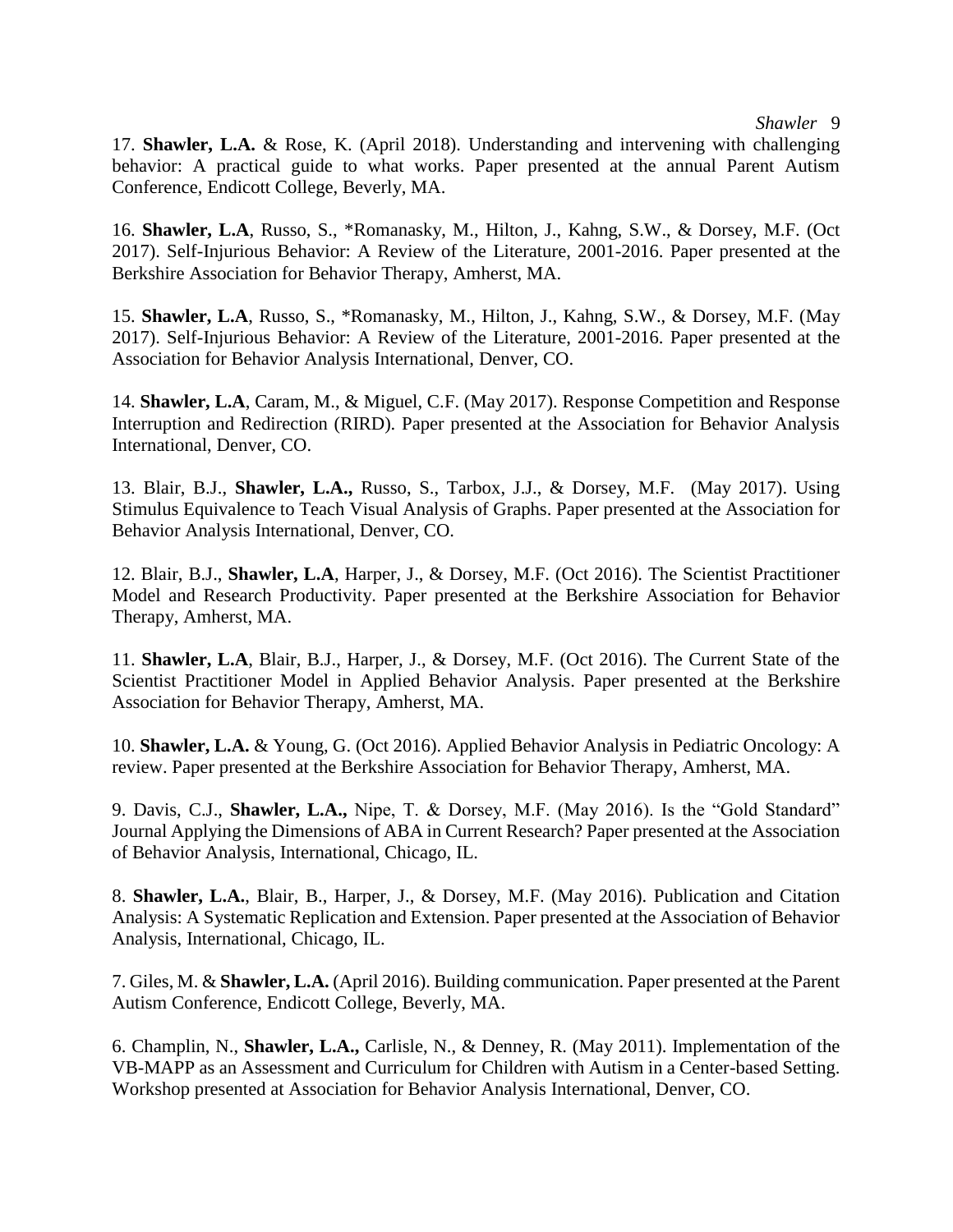5. **Shawler, L.A.** & Miguel, C.F., (May 2011). The role of vocal and motor response interruption and redirection (RIRD) on vocal stereotypy. Paper presented at the Association for Behavior Analysis International, Denver, CO.

**4. Shawler, L.A.** & Miguel, C.F., (Feb 2011). The role of vocal and motor response interruption and redirection (RIRD) on vocal stereotypy. Paper presented at the California Association for Behavior Analysis, Burlingame, CA.

3. Sprinkle, E.C., **Shawler, L.A.**, Schroeder, K.E., Coon, J.T., & Miguel, C.F. (May 2010). The effects of listener and speaker training on the formation of equivalence classes. Paper presented at the Association for Behavior Analysis, 2010, San Antonio, TX.

2. Sprinkle, E.C., **Shawler, L.A.**, Schroeder, K.E., Coon, J.T., & Miguel, C.F. (Feb 2010). The effects of listener and speaker training on the formation of equivalence classes. Paper presented at the California Association for Behavior Analysis, 2010, Irvine, CA.

1. **Shawler, L**., Neighbours, A., Parrott, G., & Herald, N. (May 2007). Examining the role gender plays on event and social competition and its influence on future time perspective. Paper presented at the Western Psychological Association, 2007, Vancouver, BC.

## **Poster Presentations (** $N = 22$ **) \*Indicates student author**

Parks, M.E., Workman, B., Bowman, L.G., Becraft, J.L., **Shawler, L.A**., Hardesty, S. (2021). An evaluation of caregiver preference for graphic depiction of data. Presented at the Association for Behavior Analysis, International. (online).

\*Sun, F., Cengher, M., **Shawler, L.A**., & Miguel, C.F. (2021). Establishing derived reinforcers via stimulus equivalence. Presented at the Undergraduate Research and Creative Achievement Day, University of Maryland, Baltimore County.

\*Ceribo, M., Cengher, M., \*Bowman, M.D., & **Shawler, L.A.** (2020). Motivating operations and mands for information: A systematic review. Presented at the Maryland Association for Behavior Analysis. (online).

**Shawler, L.A**., Thomas, B.R., Cohen, J., & O'Connor, J.T. (2020). An analysis of high rate selfinjury maintained by recruited restraint. Presented at the LEND poster symposium. (online).

**Shawler, L.A**., Thomas, B.R., Cohen, J., & O'Connor, J.T. (2019). An analysis of high rate selfinjury maintained by recruited restraint. Presented at the Maryland Association for Behavior Analysis, Baltimore, MD.

**Shawler, L.A.** Zhelezoglo, K., Luoma, S., Love, S., & Miguel, C.F. (2019). A review of stimulus equivalence procedures with individuals with ASD. Presented at the ABA Conference of Northern California, Sacramento, CA.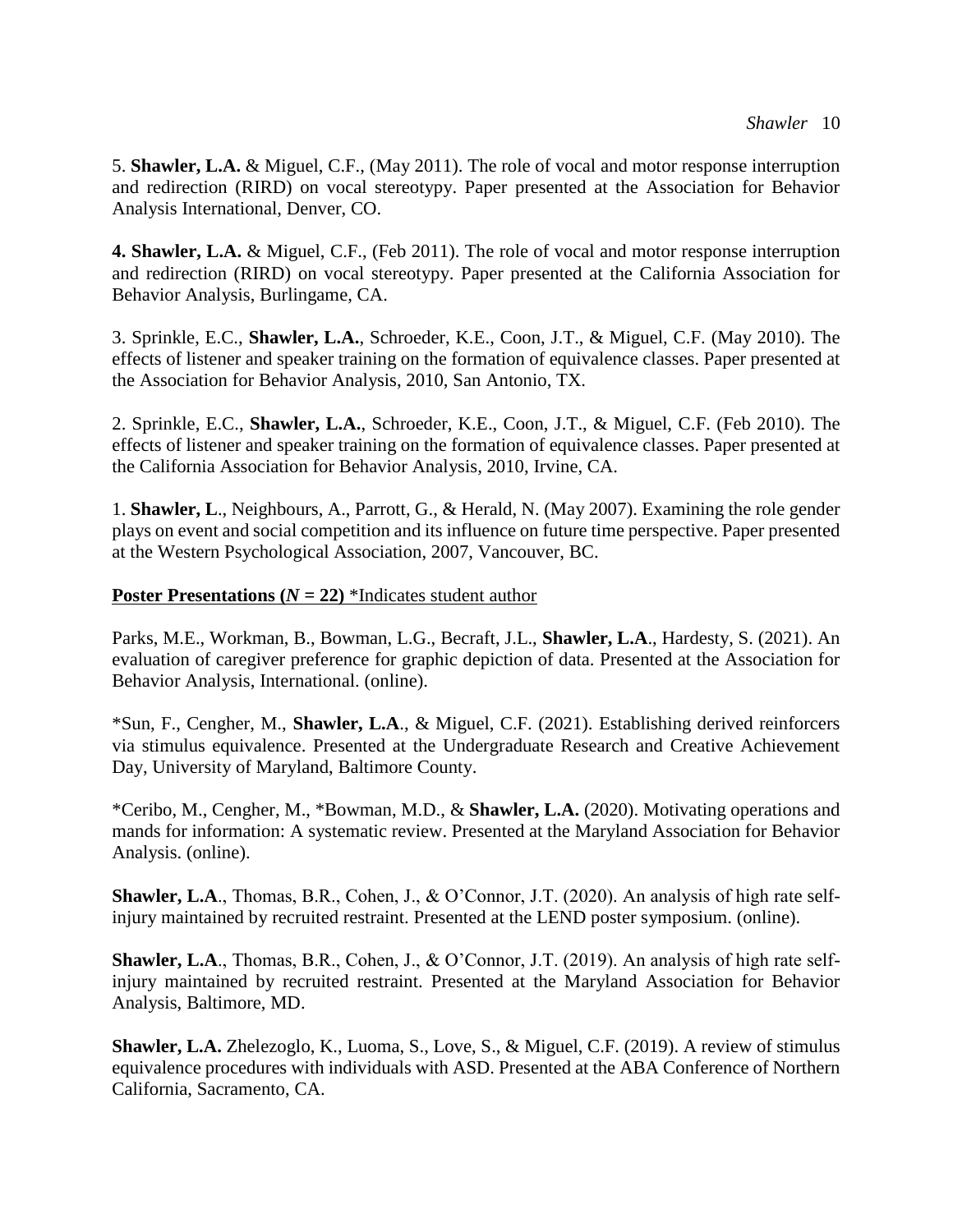**Shawler, L.A.** Zhelezoglo, K., Luoma, S., & Miguel, C.F. (2019). Establishing derived reinforcers via equivalence-based instruction. Presented at the ABA Conference of Northern California, Sacramento, CA.

**Shawler, L.A.** Zhelezoglo, K., Luoma, S., Love, S., & Miguel, C.F. (2019). A review of stimulus equivalence procedures with individuals with ASD. Presented at the California Association for Behavior Analysis Conference, Long Beach, CA.

**Shawler, L.A.**, Zhelezoglo, K., Luoma, S., & Love, S., Miguel, C.F. (2019). A review of stimulus equivalence procedures with individuals with ASD. Presented in at the 13<sup>th</sup> Annual Autism Conference, San Francisco, CA.

\*Cran, S., \*Morris, G., **Shawler, L.A**., & Coffey, A.L. (2018). Component analysis of a punishment procedure targeting self-injurious behavior in a teenage girl with Autism. Presented at the annual Association for Behavior Analysis International, San Diego, CA.

Fechter, T., **Shawler, L.A.,** Dianda, M., Chastain, A. & Miguel, C.F. (2016). Response interruption and redirection (RIRD) as treatment for vocal stereotypy. Poster presented at the annual Association of Behavior Analysis International, Chicago, IL.

Fechter, T., **Shawler, L.A.,** Dianda, M., Chastain, A. & Miguel, C.F. (2016). Response interruption and redirection (RIRD) as treatment for vocal stereotypy. Poster presented at the annual California Association for Behavior Analysis, Santa Clara, CA.

**Shawler, L.A.,** Miguel, C.F., Harr, V., & Robinson, A.L. (2010). The role of vocal and motor response interruption and redirection (RIRD) on vocal stereotypy. Poster presented at the Nevada Association for Behavior Analysis, 2010, Reno, NV.

**Shawler, L.A.,** Love, J.J., & Miguel, C.F. (2010). A clinical evaluation of RIRD on a preadolescent with Autism. Poster presented at the Association for Behavior Analysis, 2010, San Antonio, TX.

**Shawler, L.A.,** Love, J.J., & Miguel, C.F. (2010). A clinical evaluation of RIRD on a preadolescent with Autism. Poster presented at the California Association for Behavior Analysis, 2010, Irvine, CA.

**Shawler, L.A.,** Love, J.J., & Miguel, C.F. (2009). A clinical evaluation of a preadolescent with Autism. Poster presented at the Nevada Association for Behavior Analysis, Reno, NV.

Sprinkle, E.C., **Shawler, L.A.**, Schroeder, K.E., Coon, J.T., & Miguel, C.F. (2009). The effects of listener and speaker training on the formation of equivalence classes. Poster presented at the Nevada Association for Behavior Analysis, Reno, NV.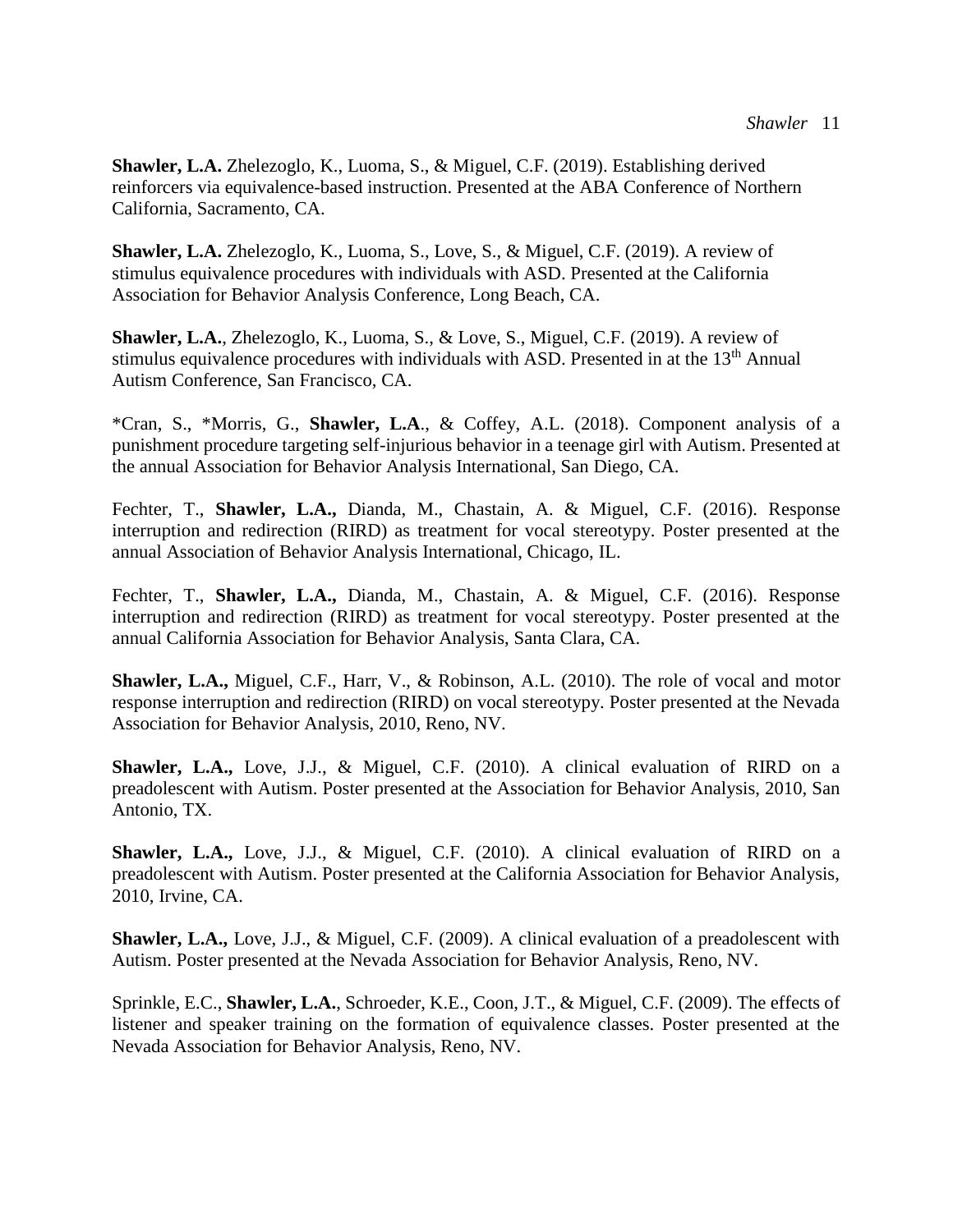#### *Shawler* 12

**Shawler, L.A.,** Love, J.J., & Miguel, C.F. (2009). A clinical evaluation of a preadolescent with Autism. Poster presented at the CSU Sacramento, Psychology Research Conference, Sacramento, CA.

Sprinkle, E.C., **Shawler, L.A.**, Schroeder, K.E., Coon, J.T., & Miguel, C.F. (2009). The effects of listener and speaker training on the formation of equivalence classes. Poster presented at the CSU Sacramento, Psychology Research Conference, Sacramento, CA.

Herald, N., Parrott, G., Neighbours, A, & **Shawler, L.** (2007). Personality and sports injuries: Examining why runners train through pain. Poster presented at Western Psychological Association, 2007, Vancouver, BC.

**Shawler, L**., Neighbours, A., Parrott, G., & Herald, N. (2007). Examining the role gender plays on event and social competition and its influence on future time perspective. Poster presented at Stanford Undergraduate Poster Conference, Stanford University, Palo Alto, CA

Neighbours, A., **Shawler, L**., Parrott, G. & Herald, N. (2007). Personality variables as predictors of sport performance. Poster presented at Western Psychological Association, 2007, Vancouver, BC.

#### **VII. SERVICE ACTIVITIES A. Service to the field**

## **Editorial Activity**

| 2016-2021 Guest reviewer      | Journal of Applied Behavior Analysis<br>Review Journal of Autism and Developmental Disorders<br>International Journal of Developmental Disabilities<br><b>Psychiatric Services</b><br>The Psychological Record<br><b>Behavioral Interventions</b><br><b>Education and Treatment of Children</b> |
|-------------------------------|-------------------------------------------------------------------------------------------------------------------------------------------------------------------------------------------------------------------------------------------------------------------------------------------------|
|                               | 2021, 2017 Guest Associate Editor Education and Treatment of Children                                                                                                                                                                                                                           |
| <b>Award reviewer</b><br>2021 | Verbal Behavior Special Interest Group - Student Paper<br>Competition reviewer                                                                                                                                                                                                                  |
| 2021                          | Verbal Behavior Special Interest Group - Professional Award                                                                                                                                                                                                                                     |

| <b>Grant reviewer</b>  |                                                                 |
|------------------------|-----------------------------------------------------------------|
| 2020                   | Dissemination of Behavior Analysis Special Interest Group Award |
| 2019 (Spring and Fall) | Norma and Malcolm Baker Recreation Program, Autism Speaks       |

reviewer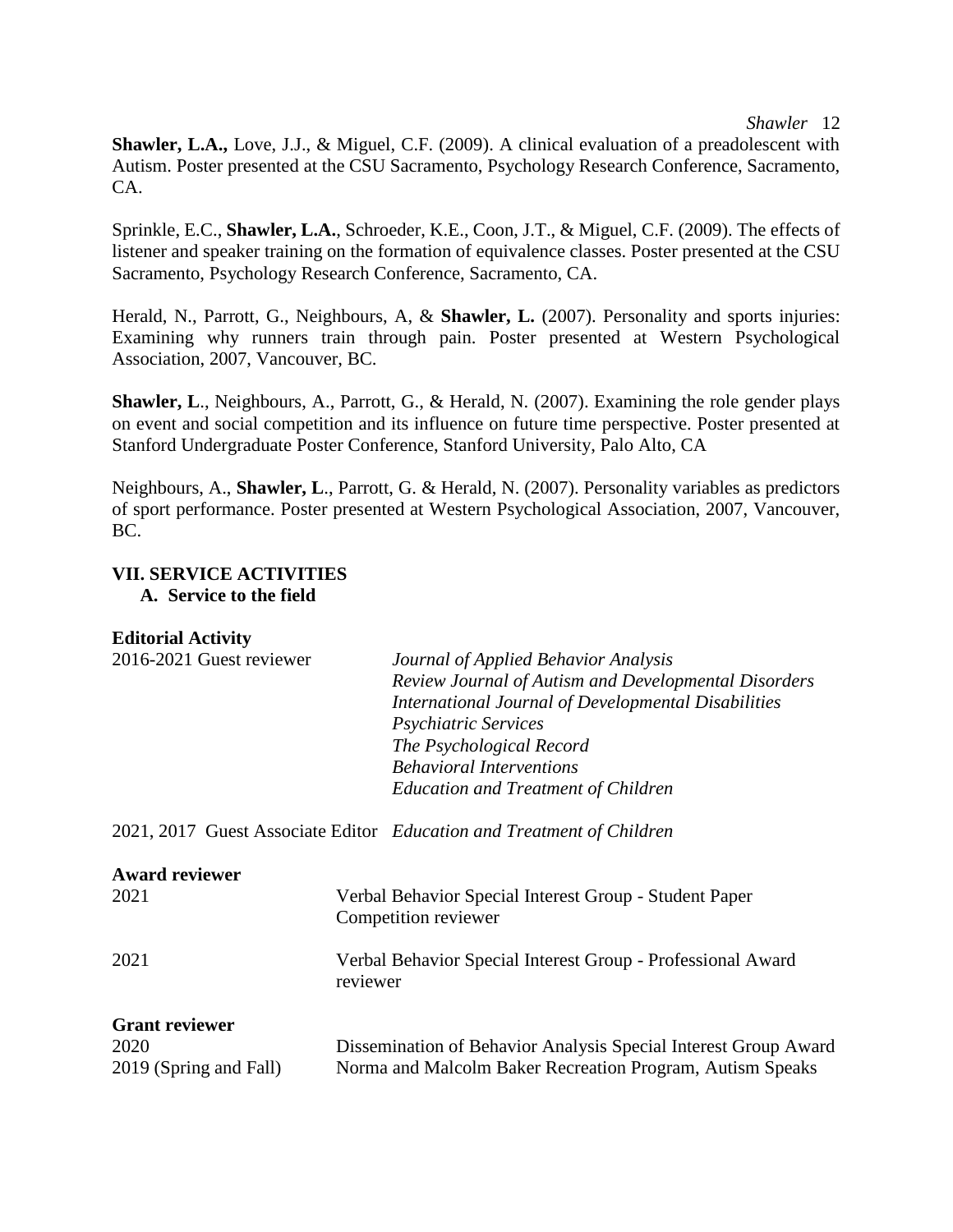| <b>Committees</b> |                                                                   |
|-------------------|-------------------------------------------------------------------|
| $2021$ - present  | Verbal Behavior Special Interest Group - Professional Awards      |
|                   | Coordinator                                                       |
| 2019-present      | Dissemination of Behavior Analysis Special Interest Group – Board |
|                   | member / treasurer                                                |
| 2018-2020         | Association for Science in Autism Treatment – Externship Co-      |
|                   | Coordinator                                                       |
| 2018-2019         | Oklahoma Association for Behavior Analysis – Legislation Liaison  |
|                   |                                                                   |

## **B. Community Service**

| 2018 | Mighty Mouth Kids Camp – Oklahoma City, OK (Volunteer |
|------|-------------------------------------------------------|
|      | Counselor working with children with Selective Mutism |
| 2017 | <b>Oklahoma City Precinct Chair</b>                   |

# **C. University Service**

| 2008-2009 | Psi Chi Co-President           |
|-----------|--------------------------------|
| 2007-2008 | Psi Chi Public Relations Chair |
| 2007-2010 | Psi Chi member                 |

# **III. MEDIA APPEARANCES**

2021 ABA Inside Track Podcast - Invited guest - Emergent relations

# **IX. PROFESSIONAL AFFILIATIONS**

(2010-2011; 2014-present) Association for Behavior Analysis, International (2016-present) Berkshire Association for Behavior Analysis and Therapy (2014-present) Verbal Behavior Special Interest Group (2019-2020; 2018; 2016; 2014; 2012; 2010; 2008) California Association for Behavior Analysis (2019-present) American Psychological Association – Division 25: Behavior Analysis (2019-2020) Autism Special Interest Group (2018-present) Oklahoma Association for Behavior Analysis (2019; 2013-2014) Texas Association for Behavior Analysis (2016-2018) Association of Professional Behavior Analysts (2016-2017) Massachusetts Association for Behavior Analysis

# **X. SPECIALIZED TRAINING**

(2019) Assaultive Behavior Management

(2018) PEAK – Level 1 Training

(2018) Selective Mutism training -Oklahoma University Health Sciences Center

(2012-2014) Professional Crisis Management (PCM) training, Autism Concepts, Inc.

(2010) VB-MAPP and ABLLS curriculum training, Autism Concepts, Inc.

(2009) Fokes and Distar Language Training, Therapeutic Pathways

(2008) Calm Physical and Calm Verbal, The New England Center for Children

# **ACADEMIC AND CLINICAL REFERENCES**